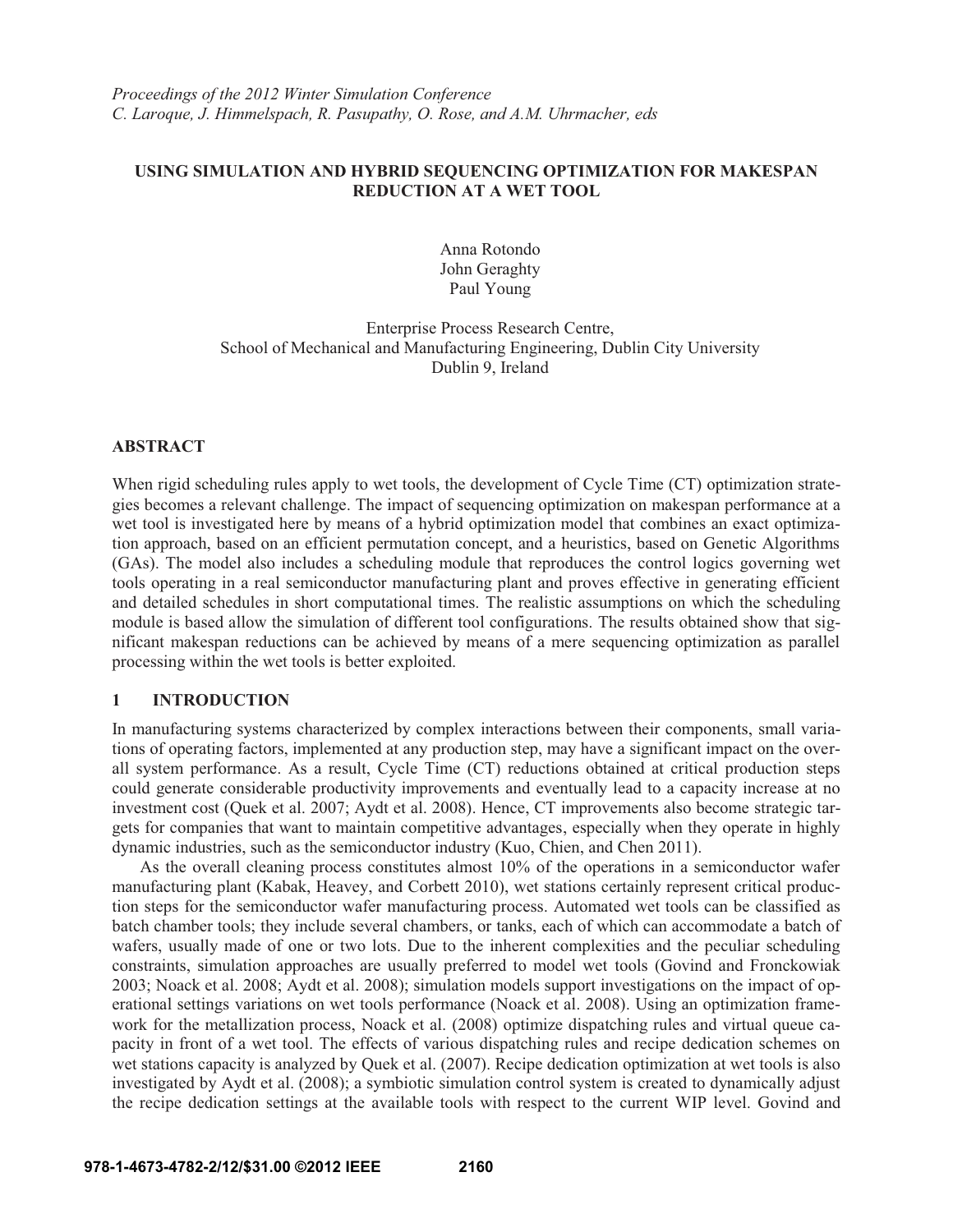Fronckowiak (2003) investigate the impact of scheduling policies, maximum waiting time for batching operations and maximum internal buffer level on CT at wet tools by means of a hybrid simulation model that combines transient entity modeling and a resident-entity approach. The results obtained suggest that the toolset configuration significantly affects the relationship between the factors investigated and CT. The effects of parallel processing within a wet tool on CT and throughput are analyzed using a flexible simulation model by Mauer and Schelasin (1993). The results reveal how the asynchronous batch processing in integrated tools decouples the inverse proportionality between CT and throughput and, as a result, higher CTs, due to parallel processing, can prove beneficial in terms of throughput and overall run time. The model developed by Mauer and Schelasin (1993) is conceived as a flexible model which can be easily adapted to mimic the behavior of any type of integrated tools, such as cluster tools. Cluster tools are substantially different from wet tools; however, analogies can be made between the two classes of tools. Studies on the effects on CT of parallel processing (Niedermayer and Rose 2003), tools configurations (Koehler et al. 1999; LeBaron and Hendrickson 2000) and sequencing strategies (Dümmler 1999) conducted for cluster tools can provide useful information on scheduling strategies when analyzing wet tools performances.

Due to the nature of the semiconductor manufacturing process, scheduling problems at wet tools are often combined with scheduling problems at furnaces. Indeed, wet tools operations, such as wafer cleaning or etching, are usually followed by furnace operations for diffusion processes (Gan et al. 2006). The integrated scheduling problem is characterized by relevant complexities due to the different maximum batch sizes at the two batch tools and the possible presence of wait time constraints between the two processes (Scholl and Domaschke 2000). Efficient schedules for the wet etch operations are fundamental to ensure good performance for the furnace operations (Ham and Fowler 2008). Simulation and heuristics are generally used to determine optimal dispatching rules (Scholl and Domaschke 2000; Ham and Fowler 2008) and analyzing the effects of furnace upgrades on the upstream flow (Gan et al. 2006; Yugma et al. 2012).

As several operations are usually performed at a wet tool and parallel processing is allowed, considerable CT savings can be obtained by means of batch sequencing optimization. Mathematical programming approaches and heuristics have been extensively used for solving sequencing and scheduling optimization problems at wet stations. For these problems, as a result of management's suggestions, makespan minimization represents the most common objective function (Geiger, Kempf, and Uzsoy 1997; Zeballos, Castro, and Méndez 2010). Indeed, if the makespan decreases the throughput increases and this avoids that wet tools could constitute a constraint to the factory output (Geiger, Kempf, and Uzsoy 1997). Reducing the makespan also supports an increase in tool capacity and, hence, minimizes the number of tools needed, with obvious advantages in terms of occupied clean room floor space (Geiger, Kempf, and Uzsoy 1997). Moreover, decreasing the makespan leads to a lower inventory and contamination and results in greater profits (Bhushan and Karimi 2003). The observed research trend on wet stations sequencing and scheduling optimization is towards the development of approaches able to deliver nearly optimal solutions in a reasonable time for increasingly larger sized problems. Less rigid assumptions, especially those regarding the material handling system, are also considered in more recent models (Aguirre, Méndez, and Castro 2011; Lee, Lee, and Lee 2007). Tabu search is used by Geiger, Kempf, and Uzsoy (1997); whereas Bhushan and Karimi (2004) develop a simulated annealing based approach to address larger instances of the scheduling and sequencing problem at wet stations with one robot. Bhushan and Karimi (2003) also adopt a Mixed Integer Linear Programming (MILP) approach to generate optimal schedules at a wet station; based on the MILP approach, a two-step heuristic approach is developed. A reformulation of their MILP model is available (Karimi, Tan, and Bhushan 2004). A MILP approach was also recently used by Aguirre, Méndez, and Castro (2011) to model the wet station scheduling problem with several robots; the model proved more efficient than the one developed by Bhushan and Karimi (2003) for solving medium-sized problems. As a more efficient alternative to the MILP approach, (Zeballos, Castro, and Méndez 2011) suggest recourse to Constraint Programming (CP). Finally, Castro et al.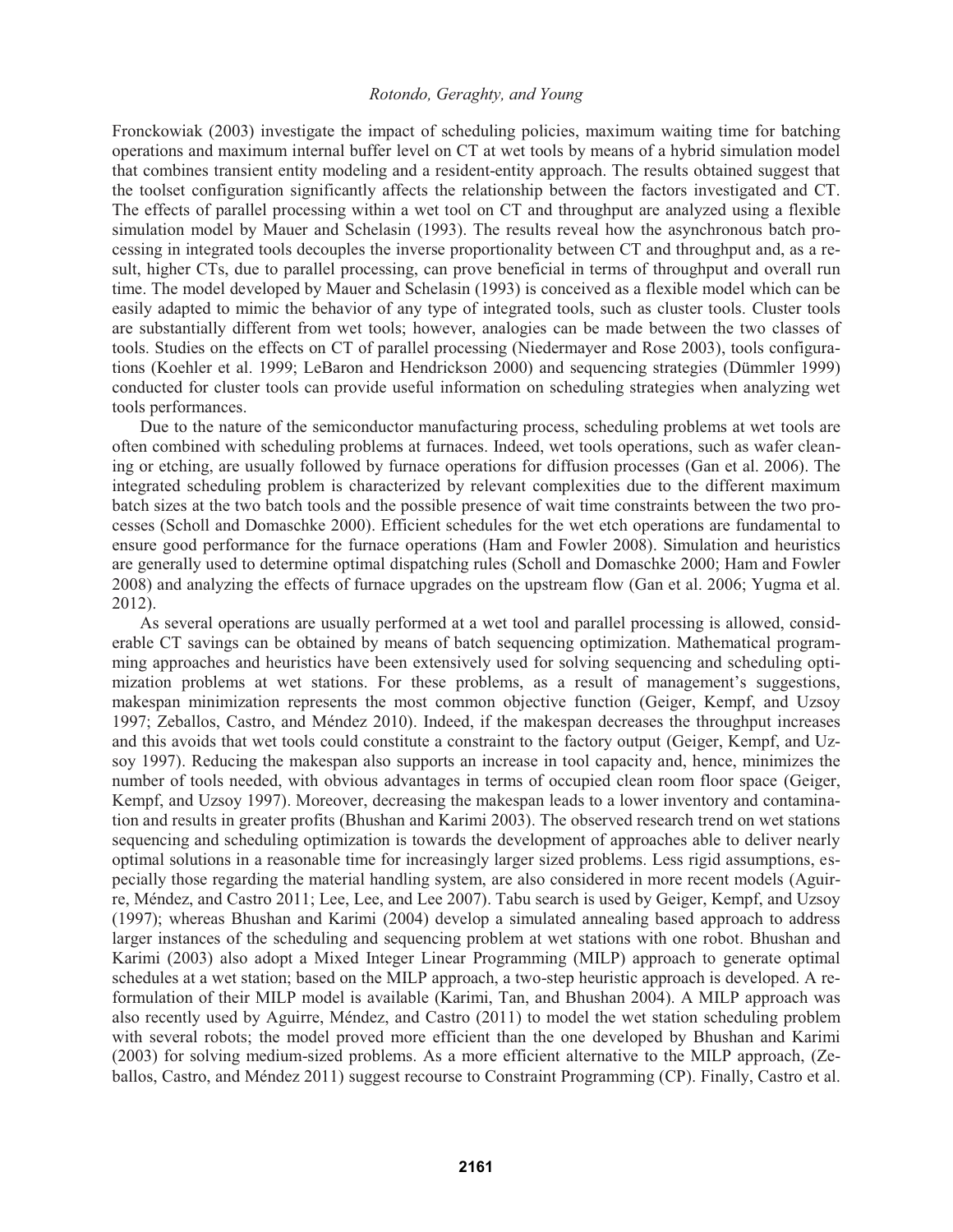(2011) develop an integrated model, based on MILP and discrete event simulation, for solving large-scale wet station scheduling problems in reasonably short time.

In the studies reviewed here, the sequencing and scheduling problems are generally analyzed as an integrated problem; sequencing optimization affects the scheduling logics and the schedules generated by the models are based on the assumption that a full control of batch transfers within a wet tool is possible. However, this is not always the case in real manufacturing plants as wet tools internal mechanisms are established by the tool vendor and are not easy to modify on the plant. This forces manufacturing engineers to focus on makespan optimization strategies that prescind from variations of the scheduling logics. Following an approach similar to the one adopted by Dümmler (1999) for the optimization of lot sequences at cluster tools, batch sequencing and scheduling are analyzed here as a disjoint problem. Based on the internal workings of a real wet tool, a quasi-analytical scheduling model is developed and coupled with a hybrid sequencing optimization module. The scheduling algorithm generates detailed schedules compatible with the constraints applied; the scheduling logic used proves effective in producing efficient schedules, independent of the sequencing optimization module. The sequencing algorithm rearranges sequences of batches waiting to be processed at a wet tool in order to find the optimal or sub-optimal sequence, that is the sequence that minimizes the makespan; the optimization algorithm consists of a combination of an exact and an approximated approach as full enumeration and GAs are used according to the problem complexity. A sensitivity analysis on the efficacy of GA operators, for selection, mutation and cross-over is also performed. Apart from the nature of the tools analyzed, the problem presented here differs from the problem discussed in Dümmler (1999) as sequencing optimization is performed at a tool level rather than at a station level. The choice of conducting sequencing optimization at a tool level has been made to avoid the observation of misleading results due to the presence of ineffective assignment strategies.

This paper is structured as follows. In section 2, the system modeled in this paper is described and the problem analyzed is defined. Section 3 illustrates the scheduling and sequencing modules of the model developed. The model efficacy in generating optimal results is discussed in Section 4. Finally, conclusions are drawn in Section 5.

### **2 SYSTEM DESCRIPTION**

The wet tool modeled in this study operates in a real wafer manufacturing plant; its schematic layout is shown in Figure 1.

|                                                                                 | <b>Robot Cleaning</b><br>Area |                                     | Common Robot |    |    |           |    |    |    |  |
|---------------------------------------------------------------------------------|-------------------------------|-------------------------------------|--------------|----|----|-----------|----|----|----|--|
| <b>Buffer</b><br>Area<br>Load<br>Load<br>Port <sub>1</sub><br>Port <sub>2</sub> | Carrier<br>Loading<br>Area    | <b>Waiting</b><br>Area<br>(1 batch) | Dryer        | T6 | T5 | <b>T4</b> | T3 | T2 | Т1 |  |

Figure 1: Schematic representation of the wet tool modeled

Conceptually, a wet tool can be considered as a series of tanks (T1-T6) filled with either etchant chemicals, used to etch away the exposed photo-resist from the wafer layers, or deionized water, used to terminate the etchant action. The succession of chemical and water tanks is not necessarily alternating as reported in most research studies (Geiger, Kempf, and Uzsoy 1997; Bhushan and Karimi 2004; Zeballos, Castro, and Méndez 2011); in real plants, consecutive chemical tanks can be observed. For some chemical tanks, overexposure to the etchant will damage the wafers exposed; as a consequence, a Zero-Wait (ZW) constraint is applied; this suggests that the batch must be moved out of the "unsafe" tank when the prescribed exposure time is reached. The remaining tanks will be considered "safe" tanks as overexposure to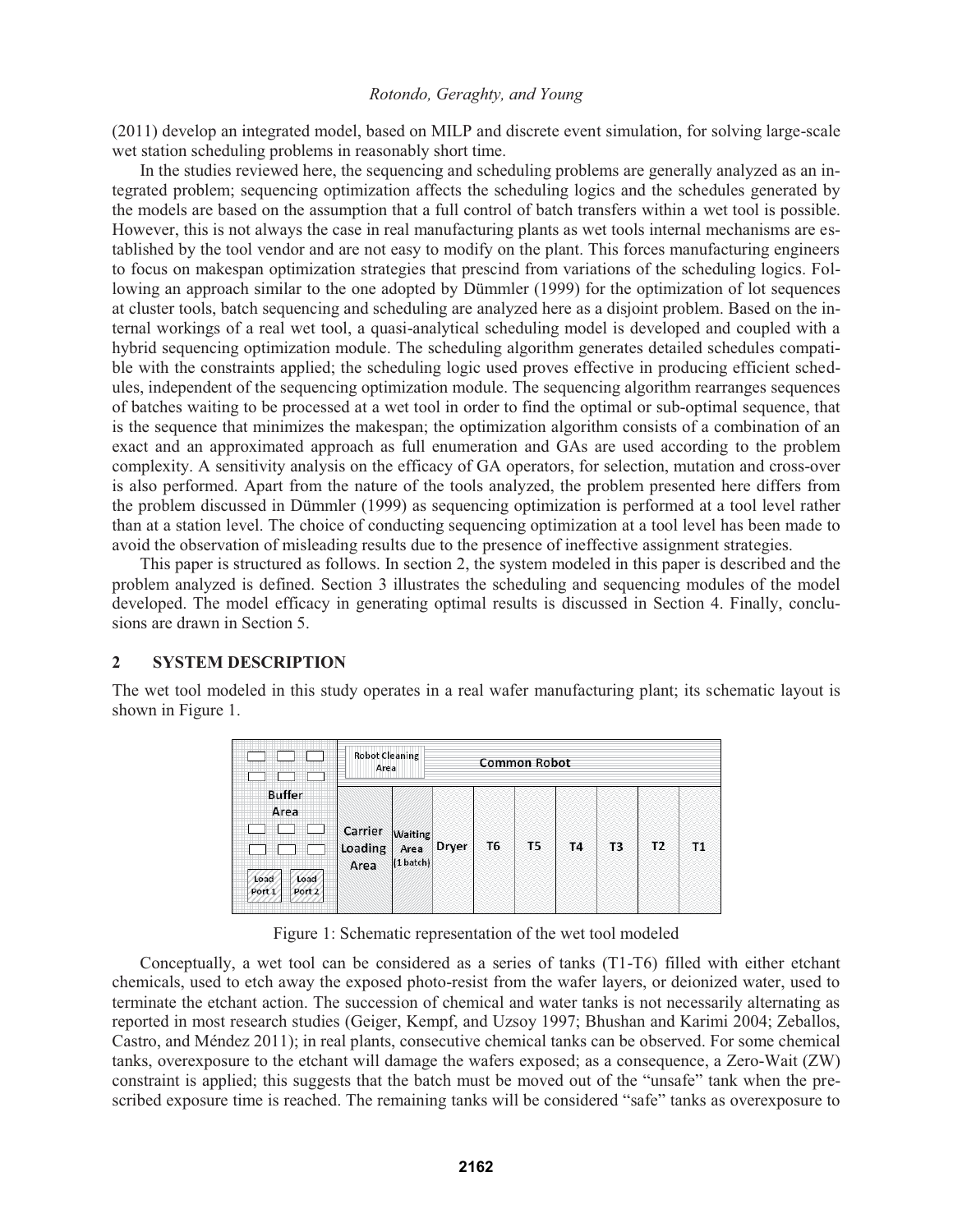the chemicals will not damage the wafers; these tanks can be used as local storage (LS) for a sensible time interval that varies according to the chemicals. A "No-Intermediate Storage" (NIS) constraint also applies to the wet tool modeled as no intermediate buffer is available between any two consecutive tanks. As a consequence, before a batch can leave a tank, the following tank in the corresponding recipe has to be available. A recipe describes the sequence of tanks that a lot should visit; an operation defines the processing times in each tank.

Wafers are processed in lots of the same type. Moreover, two lots waiting in the tool internal buffer and requiring the same operation can be batched together and loaded through a set of mechanical devices onto a carrier. In this paper, the terms batch and carrier will be used indistinctively. For each batch, the internal scheduler will generate a detailed schedule which lists the timestamps in and out of each tank according to the recipe assigned to the batch, the tanks and robot availability. The carrier is moved by the common robot to the first tank prescribed by the recipe or, if this is unavailable, the carrier will be placed in the temporary waiting area, which can be occupied exclusively by unprocessed batches. The handling system will move the carrier across the tanks following the associated schedule, which meets the scheduling constraints illustrated above. Each tank is provided with an internal handler that transfers a carrier from the common robot into the tank and holds the carrier in the tank until the process is complete. After leaving the last tank, any carrier, independent of the recipe, visits the dryer before being unloaded by the mechanical devices that also unbatch the lots. The processed lots, one or two according to the batch size, return into the internal buffer where they are ready to exit the tool through a load port.

In the scheduling problem discussed here, the following assumptions are made:

- $\bullet$  The recipes considered do not consist of visiting all the tanks in the same order. This means that the batches can enter the different tanks in a different order. This is known as a "nonpermutation" schedule (Karuno and Nagamochi 2003);
- A tank can process one batch at a time;
- The processing/transfer of batches is generally non-pre-emptive; the only exception is made for transfers out of the dryer that are prioritised;
- The robot can move one batch at a time and cannot be used as a temporary storage for any batch;
- $\bullet$  The robot is failure free; the tool is subjected to failures and regular preventive maintenance; repouring operations also limit the tanks availability;
- -Transfer times within the tool are dependent on the origin and destination;
- Setups are needed for both robot and tanks; indeed, cleaning operations for the robot arms are required post every transfer involving chemical tanks.

The objective of this scheduling problem is to minimize the makespan by means of strategies that require control changes easy to implement in a real manufacturing environment. The approach developed should also generate fully detailed schedules for the batches to be processed; the schedules will include the start and finish times of each batch in the different tanks and a record of the robot movements. Finally, the problem analyzed here consists of a non-permutation scheduling problem with a shared resource, that is the robot, and subjected to the ZW and NIS/LS constraints (Bhushan and Karimi 2004).

# **3 SIMULATION MODEL DEVELOPMENT**

In order to investigate the impact of batch sequencing optimization on makespan at a wet tool, a simulation model of the tool has been developed. The model presents a modular structure that provides high flexibility and adaptability to the objectives of the analyses for which it is used. Two modules are fundamental for the analysis presented here: the scheduling module and the sequencing optimization module.

# **3.1 Scheduling Algorithm**

The scheduling module generates detailed schedules for the batches to be processed at the wet tool based on deterministic input data. Minimum processing times, internal transfer times, which vary according to the origin and destination, and setup times used in the model are deterministic. Repouring operations in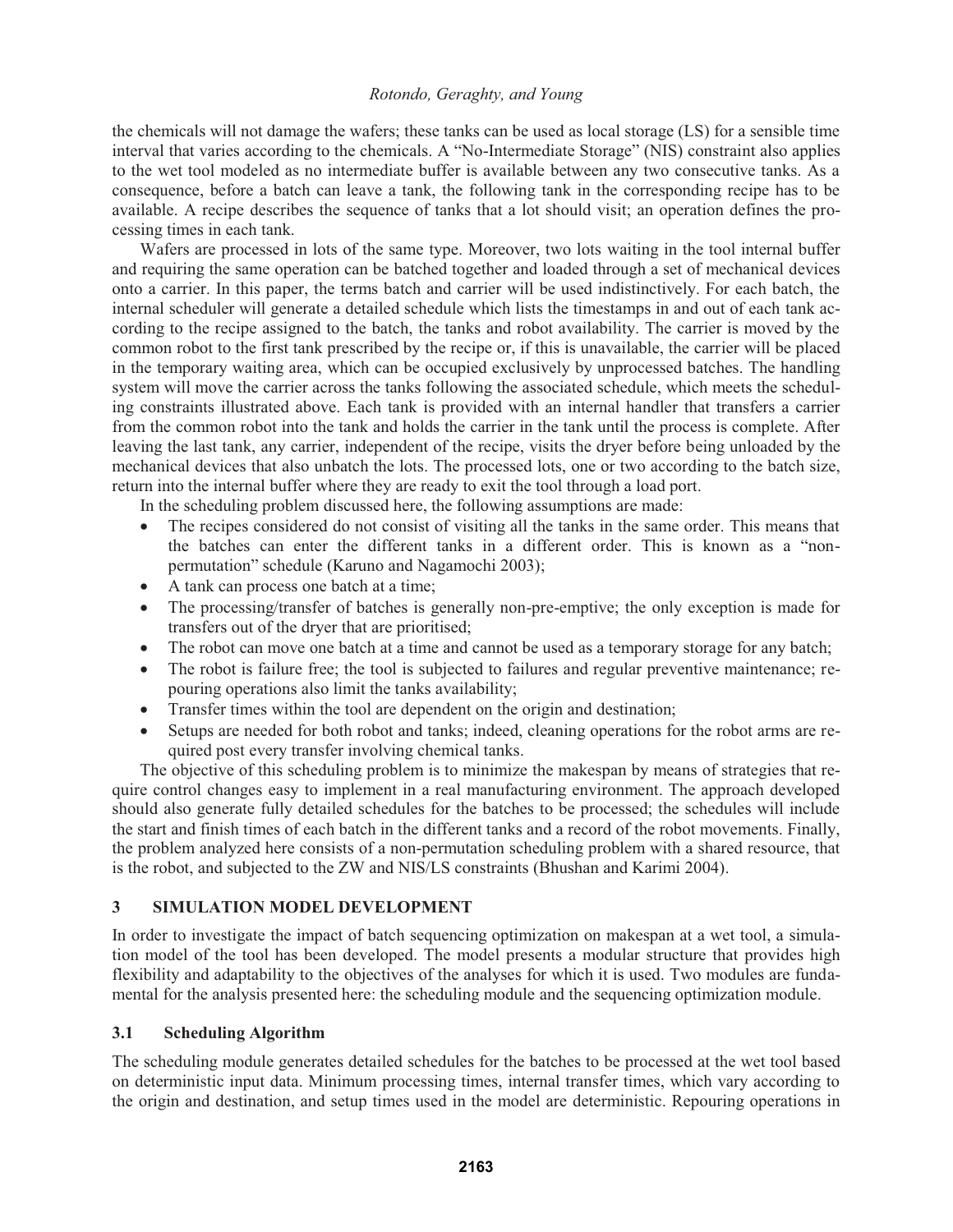the chemical tanks and preventive maintenance are also modeled following the schedules implemented in the real plant where the modeled tool operates. The control logics implemented in the internal scheduler of the tool modeled, which is described in the previous section, is proprietary to the tool manufacturer and cannot be easily modified in the plant. In the scheduling module, the actual scheduling logics is mimicked by an algorithm based on a trial and error approach that uses fundamental equations to calculate feasible schedules compatible with both scheduling constraints and robot and tanks availability. The equations used are not reported in this paper as their illustration goes beyond the analysis purpose. The trial and error algorithm developed can be considered a conceptual generalization of the JAT algorithm proposed by Bhushan and Karimi (2004). The two algorithms take the ZW and NIS constraints into account while generating a batch schedule; they also consider the robot availability constraint before proceeding with the calculation of the starting time for a batch at the next tank. However, fundamental differences between the two algorithms exist and refer to the complexity of the production scenarios modeled. Different recipes can be considered in the trial and error algorithm and, as a consequence, the FIFO logic used in the JAT algorithm is no more applicable at a tank level; in other words, a non-permutation scheduling problem as opposed to a permutation scheduling problem (Bhushan and Karimi 2004) is analyzed here. Another difference between the two algorithms consists of the consecution between unsafe tanks and safe tanks; in the algorithm developed here irregular successions of tanks, such as two following safe tanks, can be modeled.

```
for i = 1 -> no. batches
j = first tank to be visited
while i \neq dryer
       Calculate TS_j and TF_jif robot is available between TF_{j-1} and TS_jif tank j is available between TS_j and TF_jUpdate \Phi_j and \Phi_kj = j + 1else Calculate min TSj^* at which j is available and restart from
                     last safe tank (j = j-x)end
       else Calculate min TF_{i-1}^* at which robot is available and restart from
              last safe tank (j = j-x)end
end
i = i+1end
```
Figure 2: Pseudo-code of the scheduling algorithm

The algorithm works as per the pseudo-code above (Figure 2); it considers one batch at a time and completes its schedule before considering the following batch in the sequence. While the schedule for a batch is progressively calculated, the algorithm keeps a record of both the robot availability,  $\Phi_R$ , and the tanks availability,  $\Phi_M$ , in order to avoid that more than one batch utilizes the same resource at the same time. The record consists of an ordered sequence of arrays that contain the start time, *TS*, and the finish time, *TF*, during which a resource (e.g. robot or tank) is utilized. Generally, *TS* and *TF* refer to the start and finish time in a tank. For each tank to be visited, the algorithm starts with checking the robot availability for a time interval that allows the robot to reach the tank, *j*-1, where the batch *k* is currently kept, at the calculated  $TF_{k(j-1)}$ , complete its cleaning operation, where required, and be available for the next transfer previously scheduled without any delay. If the robot proves available,  $\Phi_R$  is updated by inserting an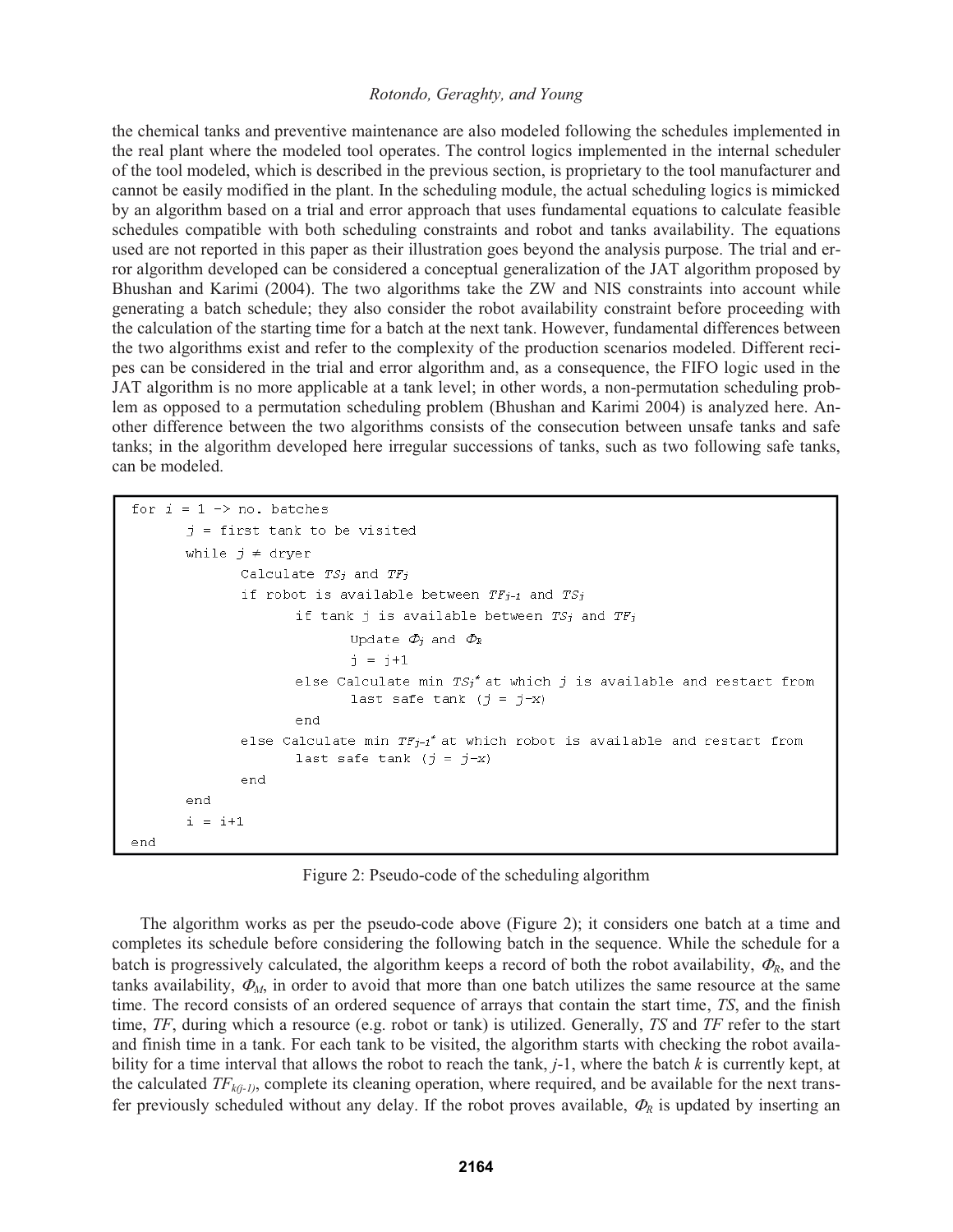appropriate time interval that includes  $[TF_{k(i-1)}; TS_{k}]$  so that the chronological order is respected; a similar record is kept for the robot positions corresponding to the relevant timestamps reported in  $\Phi_R$ . Hence, the tank availability is checked for the time interval  $[TS_{kj}$ ;  $TF_{kj}]$ . In case either the robot or the tank are not available, the smallest time at which the unavailable resource becomes available for the required time interval is calculated and, based on that, the start and finish times of the previous unsafe tanks are derived. The iteration restarts from the first safe tank that precedes the tank currently assessed. This is because if the newly calculated  $TF_{ki^*}$  for that safe tank,  $j^*$ , satisfies the constraint on the overexposure time and there exist a prolonged availability in that tank, the batch can wait in *j*\* for a longer time than the prescribed processing time and be transferred to the unsafe tanks at the newly calculated times. This will avoid restarting the schedule calculation from the very first tank in the recipe and will reduce waiting times in the internal buffer. If the tank proves free,  $\Phi_i$ , which is the  $\Phi_M$  instance for tank *j*, is updated and the next tank in the recipe is considered. In case a resource's unavailability forces schedule recalculations,  $\Phi_R$  and  $\Phi_M$ are restored to their previous status.

### **3.2 Sequencing Optimization Algorithm**

The sequencing optimization module generates different batch sequences that are assessed by means of the scheduling module; it selects the sequence with the minimum makespan. Contrary to the scheduling logics that is proprietary to the tool's manufacturer and cannot be easily modified, the sequence with which batches are processed by a tool can be controlled by the plant automation system. The possibility of paralleling processing within a wet tool and the difference between the recipes performed in terms of both number of tanks to be visited and succession of tanks constitute a fundamental theoretical base for the applicability of sequencing optimization strategies to the problem.

The sequencing optimization algorithm adopts a hybrid approach. According to the length of the sequence to be optimized and the number of non-identical operations to perform, the optimization approach will be either exact or approximated. The exact approach is based on an intelligent full enumeration approach and consists of assessing all the different sequences that can be generated from the original batch sequence. Relevant batch sequences are those which differ from the previous ones considered in terms of operation sequences. Indeed, two different batch sequences with the exact same operation sequence are perfectly equivalent from a scheduling perspective. This means that when two or more batches in the sequence require the same operation, the number of different sequences to be analyzed proves less than a mere permutation. It can be demonstrated that the number of non-identical permutations in a sequence containing  $n_i$  batches of operation *i* is given by the following equation

# different sequences 
$$
=
$$
  $\frac{\left(\sum_{i} n_{i}\right)!}{\prod_{i} (n_{i}!)}$  (1)

where the summation at the numerator consists of the sequence length and the denominator represents the number of identical sequences in the full enumeration. The enumeration method used modifies the standard permutation algorithm so that the generation of identical item sequences is prevented. For longer and more complex sequences, the sequencing optimization is based on a genetic algorithm (GA) approach. Using this approach the search space is significantly reduced; different sequences are generated based on the fitness of the parental solutions. A preliminary sensitivity analysis on the efficacy of several GA operators in generating optimal solutions was also conducted and the best performing operators for the problem analyzed here were chosen. The sensitivity analysis was performed on bigger problem sizes; sequences of up to 25 batches were considered; the sequencing algorithm performances proved robust with respect to the problem size. In this paper, small problems are considered as, in the production scenario modeled, longer batch sequences are not observed at a tool level. Two different operators for selection cross-over and mutation were compared and the best performing operators were determined.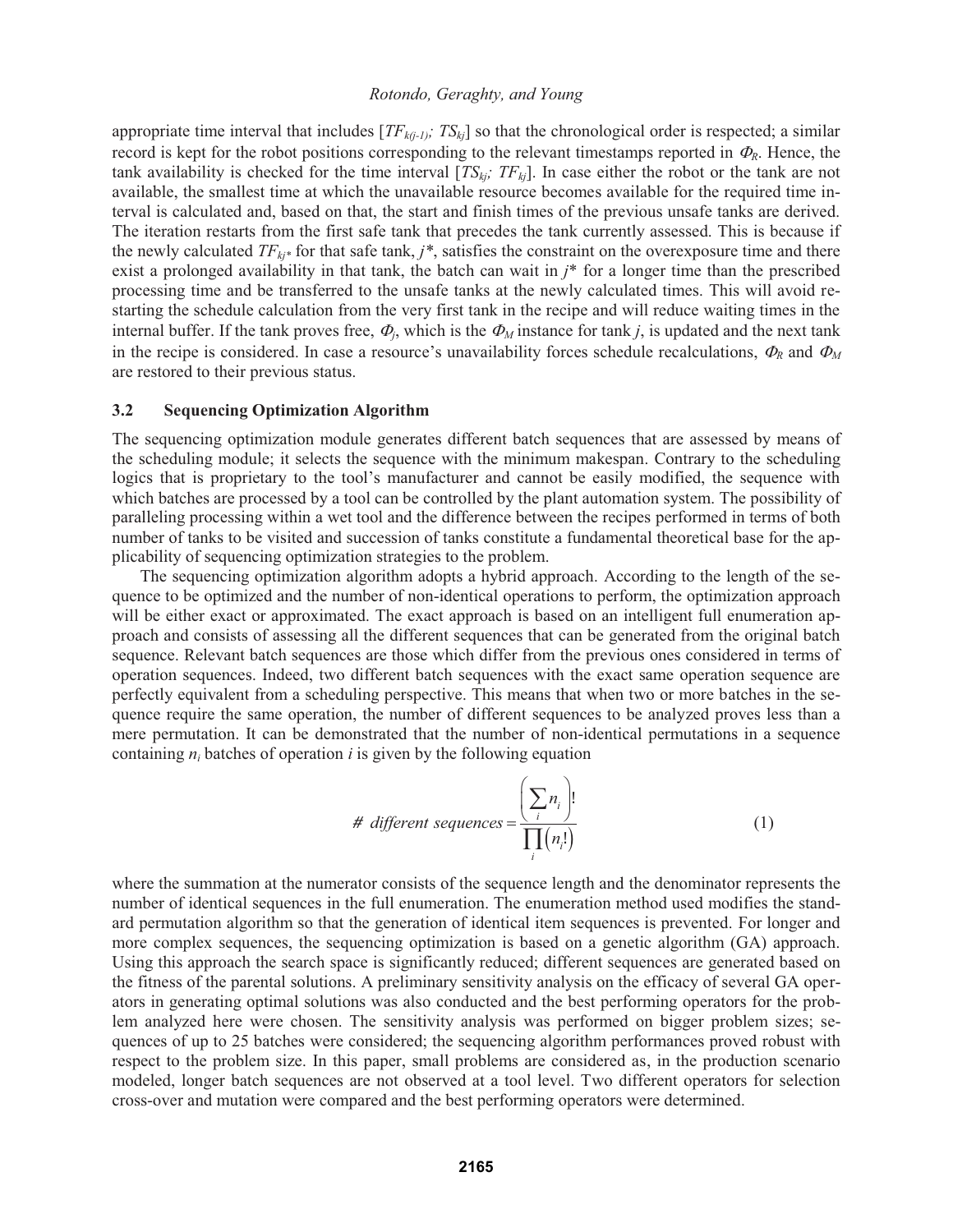The scheduling algorithm was verified by assessing the feasibility of the schedules generated; attention was paid to both the constraints imposed and the utilization of common resources, such as robot and tanks. All the schedules generated by the algorithm proved theoretically correct.



Figure 3: Model accuracy with respect to level of details included in the model

Being inspired by the behavior of real wet tools, the algorithm was validated by comparing the results generated against those observed in the real system. Average Queuing Times (QTs) and Run Times (RTs) were used as validation measures. QT is here intended as the time elapsing between the batch arrival at the buffer upstream the wet tool and the time at which the batch leaves the tool internal buffer; this means the waiting time within the tool is also included in QT. RT is intended as the time that a batch spends inside a tool, excluding the waiting time in the internal buffer. The sum of QT and RT is here called Cycle Time (CT). The calculation of QT required the development of a module for simulating the assignment strategy implemented in the real plant; the illustration of the strategy and the logics behind the assignment module are beyond the scope of this paper. Whereas the QT predictions needed some improvements and further details had to be included in the assignment module, the RT predictions proved very accurate throughout the different steps of the assignment module development (Figure 3). In Figure 3, Phase 1 refers to the initial model; in Phase 2, maintenance and repouring operations, setup times at each tank, maximum waiting times for batching operations and stochastic travel times from the upstream buffer to the tool were included. Finally, during Phase 3, the assignment strategy logic was revised to reproduce the actual one more accurately, variable limits to the internal buffer capacity were also introduced. Figure 3 shows the scheduling algorithm efficacy in reproducing the internal mechanisms of the modeled tool. The QT and RT prediction errors are always less than 0.7% and 1.5%, respectively. In order to evaluate the efficiency of the scheduling logic implemented in the model, the production scenario used in Bhushan and Karimi (2004) to illustrate the impact of rescheduling delayed tasks was simulated. The results obtained show that the scheduling algorithm developed here is able to generate initial solutions that might prove better than those reported in Bhushan and Karimi (2004); in particular, scheduling the 25 jobs reported in one of the examples required 519.6 time units using the Bhushan's algorithm against the 501.5 units estimated by the scheduling algorithm illustrated in this study, thus obtaining 3.5% makespan reduction before the implementation of sequencing optimization approaches. The scheduling algorithm has also shown good performance in terms of computational times as fully detailed batch schedules are generated in about 0.01 seconds. All the experiments were run on a CoreDuo 2.4 GHz processor.

# **4 RESULTS**

The potential benefits deriving from optimizing the sequence of batches entering a wet tool were first investigated using the full enumeration approach. Sequences of 4 to 8 batches were considered; the combinatorial complexity of this problem prevented longer sequences from being investigated as the results would not be available in sensible times for practical implementations. For each sequence length, three different sequences with different operations to be performed were randomly generated (Table 1); the operations were chosen from a pool of 11 different operations (Table 2). These operations were grouped into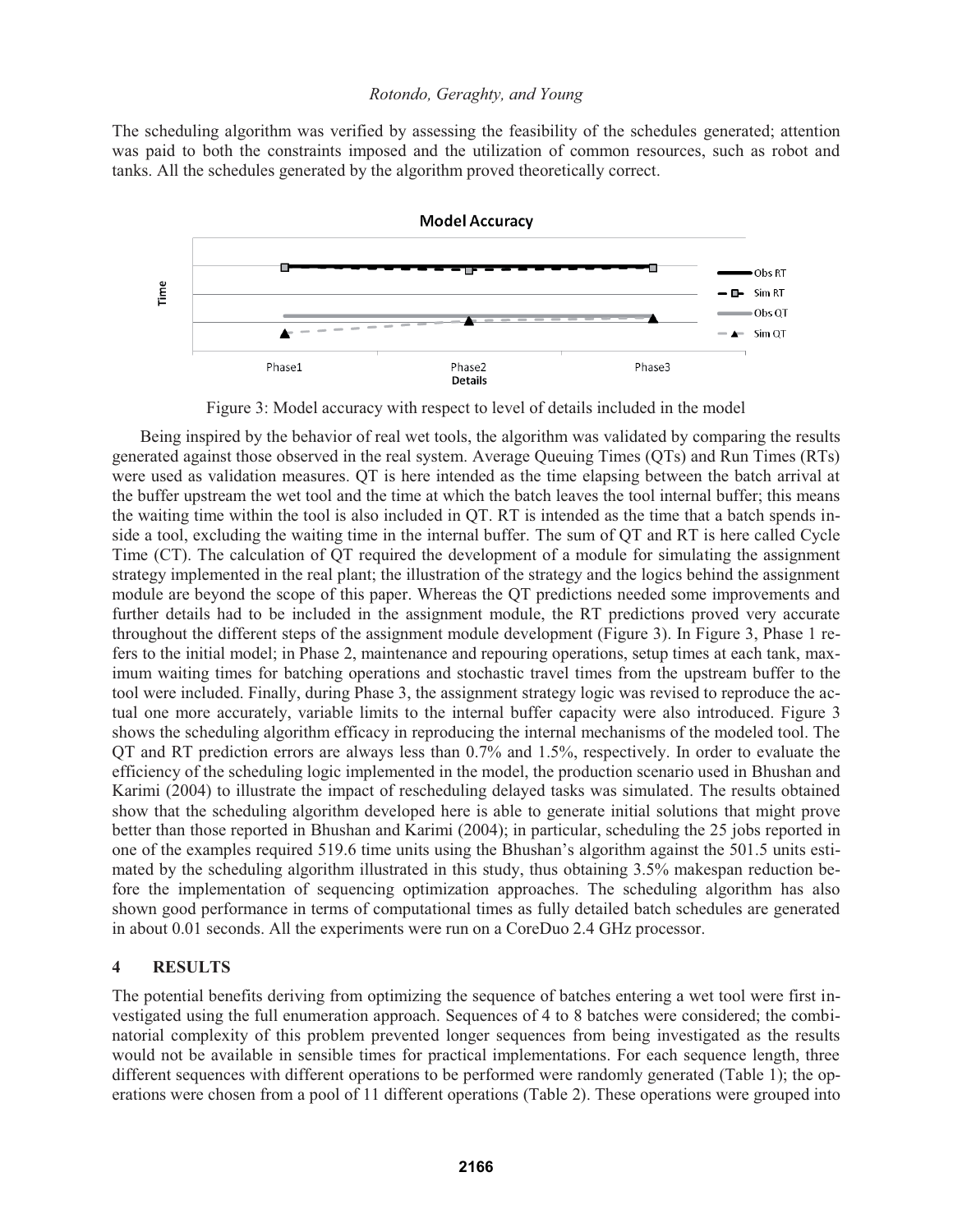three recipes according to the tanks to be visited; recipes with five, three and two tanks were considered. T1 represents the only unsafe tank in the tool; T3 and T4 are complementary chemical tanks where a maximum overexposure of 13 minutes is allowed. T5 and T6 are the rinse tanks associated with T3 and T4; they can be use alternatively according to their availability. All transfer times were set equal to 5 seconds.

| # batches      | Operations     |                |    |                |                |                |    |    | Min<br>Makespan | Max      |
|----------------|----------------|----------------|----|----------------|----------------|----------------|----|----|-----------------|----------|
|                |                |                |    |                |                |                |    |    |                 | Makespan |
|                | 8              | 11             | 6  | 3              |                |                |    |    | 97.83           | 76.17    |
| $\overline{4}$ | 10             | 10             | 3  | $\overline{4}$ |                |                |    |    | 95.83           | 74.67    |
|                | 11             | 10             | 5  | 6              |                |                |    |    | 108.00          | 88.75    |
|                | 9              | 8              | 11 | 5              | 10             |                |    |    | 108.62          | 102.83   |
| 5              | 7              |                | 9  | 2              | $\overline{4}$ |                |    |    | 108.62          | 86.03    |
|                |                | 3              | 3  | 8              | $\overline{4}$ |                |    |    | 92.28           | 81.83    |
| 6              | 3              | 6              | 9  | 3              |                | 6              |    |    | 134.92          | 98.37    |
|                | 11             | 3              | 7  | 3              | 4              | 1              |    |    | 132.92          | 94.33    |
|                | 3              |                | 8  | 5              | 10             | 2              |    |    | 121.83          | 94.33    |
|                | 4              | 7              | 5  | 8              | 6              | $\overline{2}$ | 3  |    | 151.50          | 106.50   |
| 7              | 11             | 11             | 9  | $\overline{2}$ | 9              | 2              | 7  |    | 146.40          | 114.20   |
|                | 11             | 3              | 11 | 9              | 11             | 7              | 10 |    | 143.78          | 117.92   |
| 8              | 10             | 8              | 6  | $\overline{4}$ | 5              | 5              | 8  | 3  | 197.08          | 131.00   |
|                | $\overline{2}$ | 5              | 9  | 10             | 4              | 8              | 3  | 11 | 172.95          | 122.33   |
|                |                | $\overline{Q}$ | 4  | 11             | 7              | 9              | 10 | 6  | 191.70          | 136.20   |

Table 1: Operation sequences randomly generated and corresponding min and max makespan

| Table 2: Recipes and processing times for the simulated operations |
|--------------------------------------------------------------------|
|--------------------------------------------------------------------|

| Op.            | Processing Times [mins] |                |                |                |       |       |  |  |  |
|----------------|-------------------------|----------------|----------------|----------------|-------|-------|--|--|--|
|                | T1                      | T <sub>2</sub> | T <sub>3</sub> | T <sub>4</sub> | T5/T6 | Dryer |  |  |  |
|                |                         |                | 3              | 3              | 12    | 12    |  |  |  |
| $\overline{2}$ |                         |                | 3.5            | 3.5            | 12    | 12    |  |  |  |
| 3              |                         |                | 4              | 4              | 12    | 12    |  |  |  |
| 4              |                         | 12             | 3              | 3              | 12    | 12    |  |  |  |
| $\overline{5}$ | 0.5                     | 12             | 3              | 3              | 12    | 12    |  |  |  |
| 6              | 1.5                     | 12             | 3.5            | 3.5            | 12    | 12    |  |  |  |
| $\mathcal{I}$  |                         | 12             | 3.5            | 3.5            | 12    | 12    |  |  |  |
| 8              | 1.5                     | 12             |                |                |       | 12    |  |  |  |
| 9              | 5.7                     | 12             |                |                |       | 12    |  |  |  |
| 10             |                         | 12             |                |                |       | 12    |  |  |  |
| 11             |                         | 12             |                |                |       | 12    |  |  |  |



Figure 4: Makespan variations caused by batch sequencing variations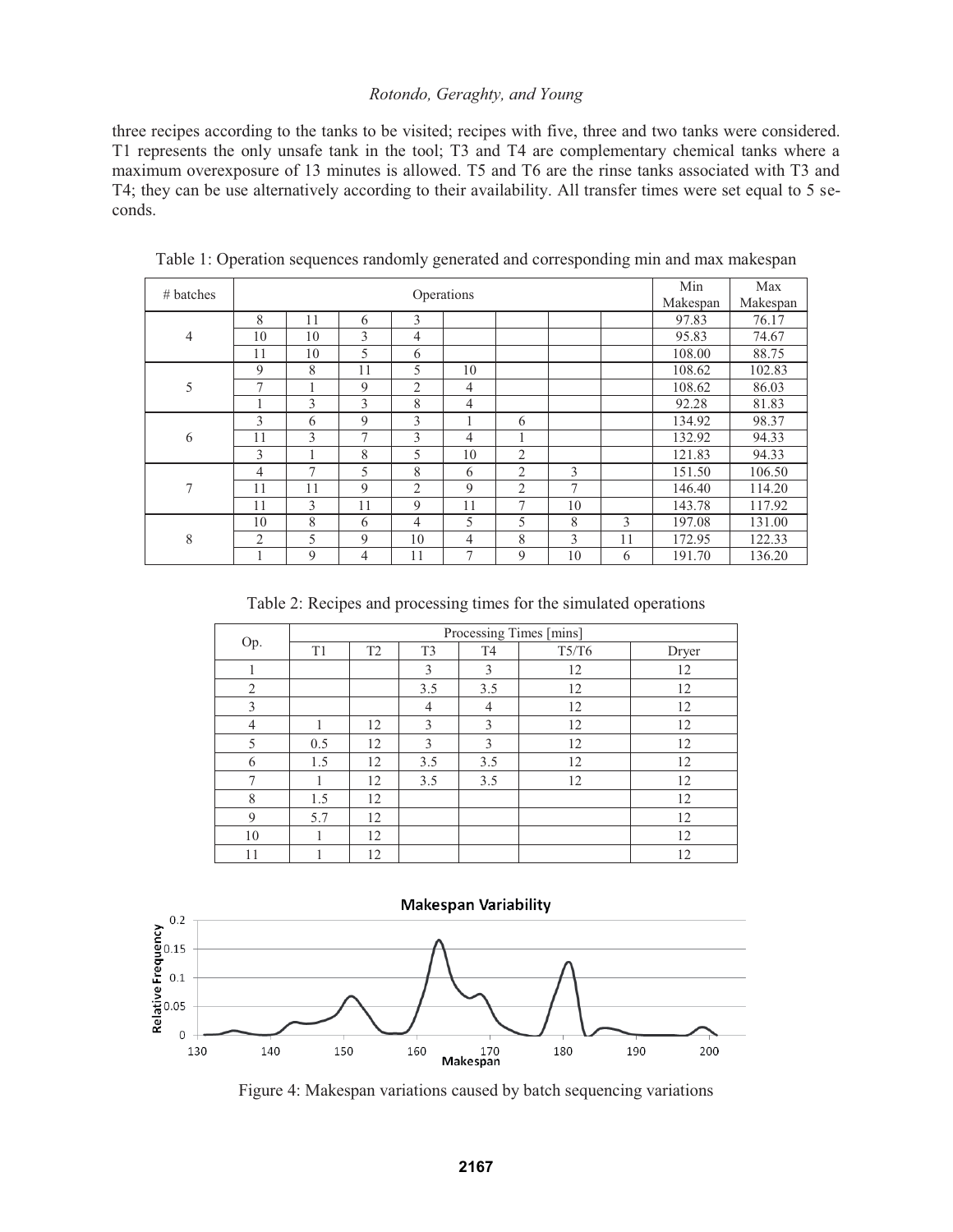Based on the experiments conducted, a 25% makespan variation between the best and the worst schedules was observed, on average. For the longer sequences, the makespan range reached 33%; Figure 4 shows the makespan variability generated by different batch sequences for a 8 batch schedule. This suggests that considerable advantages can be gained by rearranging the sequence of batches to be processed at a tool without intervening on the scheduling logic and, hence, at no implementation costs.

The GA model efficacy in generating optimal results was assessed by comparing the results obtained using the GA approach against those generated by the full enumeration method. The GA model was successful in generating the absolute optimum for all the sequences analyzed. The GA operators and parameters were kept unchanged throughout the validation experiments; in particular, the population size was kept constant and equal to 20; hence, the success rate in finding the optimum reduced for the larger problem instances. The GA operators used in the validation experiments are the elitist selection, the order 2 crossover (Starkweather et al. 1991) and the displacement mutation. After running the model 10 times per sequence, an average success rate equal to 80% was observed for sequences shorter than 7 batches. A 30% success rate for 8 batch sequences suggested the need for increasing the population size for larger problem instances; additional experiments performed for the 8 batch sequences showed that a larger population size increases both the success rate and the convergence speed to the absolute optimum (Figure 5). For the non-successful optimization repetitions, the relative deviations of the GA solutions from the absolute optima were lower than 9% on average. For the worst case scenario, which consists of a 17% deviation from the optimum, a 12% makespan reduction was still obtained. The relative deviation, *D<sup>r</sup>* , is calculated as follows

$$
\Delta_r = \frac{GA \, solution \cdot Opt}{Max - Opt} \tag{2}
$$

where *Max* represents the maximum makespan observed in the full sequence enumeration.



Figure 5: GA convergence for different population sizes (8 batch sequence).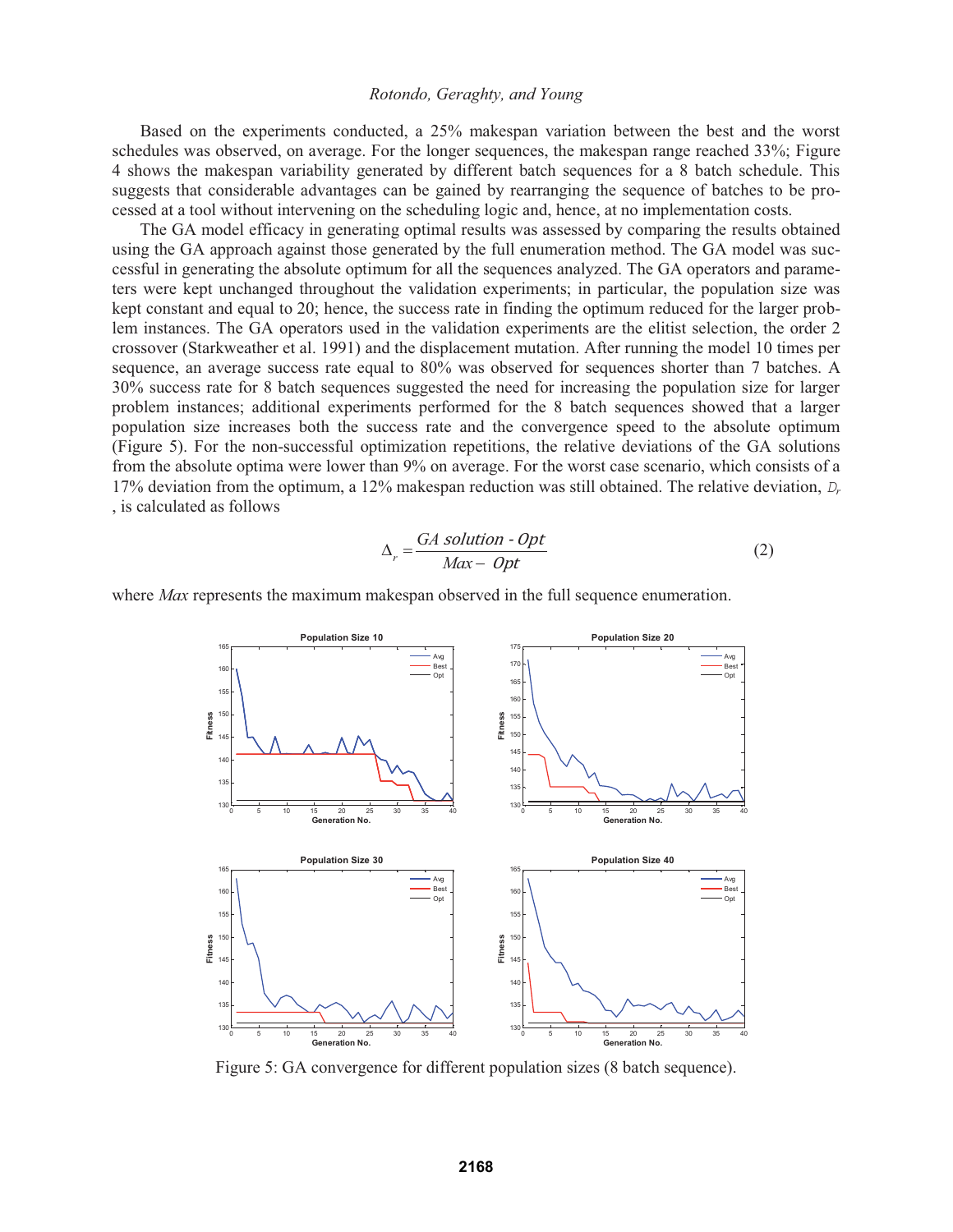It is worth noting that the analysis on GA performances and consequent decisions on GA parameters should take into account not only the sequence length. Indeed, the sequence complexity also depends on factors such as the number of non-repetitive permutations (Equation 1), the frequency of the optimal solution and the number of different solutions. These last two factors can be assessed only with a full enumeration of the sequence permutations and, hence, an a priori GA parameters' optimization proves difficult. The quality of the initial solution, measured in terms of relative deviation from the optimum, did not significantly impact the results; paradoxically, worse initial solutions seem to generate slightly better results.

Finally, keeping the GA parameters unchanged, the computational times for the GA approach slightly increased with the number of batches in the sequence as a result of the higher complexity of the scheduling operations (Table 3). The computational time savings with respect to the full enumeration method are significant and increase with the sequence length.

| # batches | <b>Full Enumeration</b> | GA       | # batches | <b>Full Enumeration</b> | <b>GA</b> |
|-----------|-------------------------|----------|-----------|-------------------------|-----------|
|           |                         | $\Omega$ |           |                         |           |
|           | .44                     | 2Q       |           |                         |           |
|           |                         | .88      |           |                         |           |

Table 3: Average computational times for different sequence lengths [seconds]

### **5 CONCLUSIONS**

The criticality of wet-etching in semiconductor wafer fabrication makes makespan optimization at wet tools a fundamental source of productivity improvements for the overall manufacturing system. Complex dynamics govern wet tools. The peculiar scheduling constraints applied suggest that, in order to be easy to implement, makespan optimization strategies should avoid variations of the scheduling logics. This is because of both the rigidity of fundamental scheduling rules and the frequent circumstance that software controlling the wet tools behavior is proprietary to the tools vendor, hence relevant variations in the control logics would prove expensive and not immediately implementable. The effects of sequencing optimization on makespan at a wet tool are investigated in this study by means of a simulation model. This model consists of a scheduling algorithm combined with a sequencing optimization module. The scheduling algorithm incorporates fundamental scheduling constraints and is inspired by a real wet-etch tool scheduling logic. Comparisons with scheduling algorithms proposed in the literature show that the trialand-error scheduling algorithm is effective in generating efficient and detailed batch schedules; the higher efficiency of the algorithm could prove advantageous for the generation of good initial solutions for optimization problems that involve scheduling logics alterations. The sequencing optimization module, which couples intelligent permutation and GAs, intends to exploit the possibility of parallel processing that is a peculiar feature of wet tools. The order with which batches are introduced in a wet tool significantly impacts the time needed to process the batches waiting at the tool as the makespan range achieves 33% for the problem instances analyzed here.

Future research will focus on the development of alternative CT optimization strategies that do not interfere with the scheduling logics. As previous studies have demonstrated the potential benefits deriving from assignment strategy optimization, various assignment heuristics, easy to implement in a real system, will be developed and assessed using both the assignment module and the trial-and-error algorithm. The assignment module, that also governs virtual batching at the common buffer upstream the wet station, will also be used to optimize maximum waiting times per lot/operation before the assignment decision is made (See also Murray et al. 2008).

# **ACKNOWLEDGEMENTS**

This work has been funded under the National Development Plan 2008-2013 by the Irish Research Council for Science Engineering and Technology and carried out in collaboration with the Enterprise Ireland & IDA sponsored Technology Centre, Irish Centre for Manufacturing Research.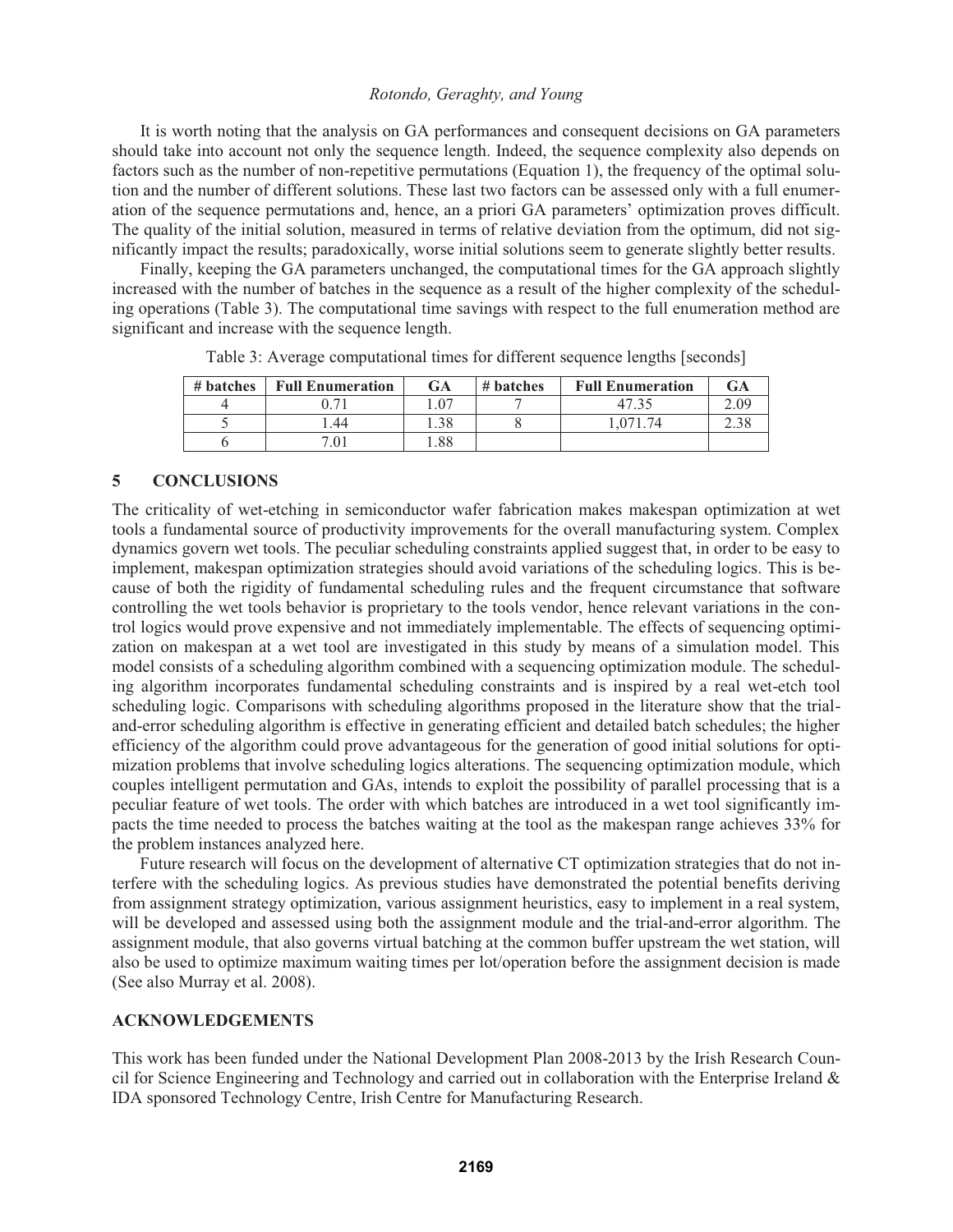### **REFERENCES**

- Aguirre, A. M., C. A. Méndez, and P. M. Castro. 2011. A novel optimization method to automated wetetch station scheduling in semiconductor manufacturing systems. *Computers & Chemical Engineering* 28:883-888.
- Aydt, H., S. Turner, W. Cai, M. Low, P. Lendermann, and B. Gan. 2008. Symbiotic simulation control in semiconductor manufacturing. In *Proceedings of Computational Science–ICCS 2008*: 26-35.
- Bhushan, S., and I. A. Karimi. 2003. An MILP approach to automated wet-etch station scheduling. *Industrial & Engineering Chemistry Research* 42(7):1391-9.
- Bhushan, S., and I. A. Karimi. 2004. Heuristic algorithms for scheduling an automated wet-etch station. *Computers & Chemical Engineering* 28(3):363-79.
- Castro, P. M., A. M. Aguirre, L. J. Zeballos, and C. A. Mendez. 2011. Hybrid mathematical programming discrete-event simulation approach for large-scale scheduling problems. *Industrial & Engineering Chemistry Research* 50(18): 10665-10680.
- Dümmler, M. A. 1999. Using simulation and genetic algorithms to improve cluster tool performance. In *Proceedings of the 1999 Winter Simulation Conference,* Edited by P.A.Farrington, H.B. Nembhard, D.T. Sturrock and G.W. Evans, 875-879. Phoenix, Az, USA, Inc.
- Gan, B. P., P. Lendermann, K. P. Te Quek, B. van der Heijden, C. C. Chin, and C. Y. Koh. 2006. Simulation analysis on the impact of furnace batch size increase in a deposition loop. In *Proceedings of the 38th Winter simulation Conference*, Edited by L.F. Perrone, F.P. Wieland, J. Liu, B.G. Lawson, D.M. Nicol and R.M. Fujimoto, 1821-1828. Monterey, California, USA, Inc.
- Geiger, C. D., K. G. Kempf, and R. Uzsoy. 1997. An improved MILP formulation for scheduling an automated wet-etch station. *Journal of Manufacturing Systems* 16(2):102-16.
- Govind, N., and D. Fronckowiak. 2003. Resident-entity based simulation of batch chamber tools in 300 mm semiconductor manufacturing. In *Proceedings of the 2003 Winter Simulation Conference*, Edited by S. Chick, P.J. Sanchez, D. Ferrin, D.J. Morrice, 1398-1405. New Orleans, Louisiana, USA, Inc. .
- Ham, M., and J. W. Fowler. 2008. Scheduling of wet etch and furnace operations with next arrival control heuristic. *The International Journal of Advanced Manufacturing Technology* 38(9):1006-17.
- Kabak, K. E., C. Heavey, and V. Corbett. 2010. Performance improvement for a wet bench tool. In *Proceedings of the 2010 Winter Simulation Conference*, Edited by B. Johansson, S. Jain, J. Montoya-Torres, J. Hugan and E. Yücesan, 2586-2593. Baltimore, Maryland, USA, Inc.
- Karimi, I. A., Z. Y. L. Tan, and S. Bhushan. 2004. An improved formulation for scheduling an automated wet-etch station. *Computers & Chemical Engineering* 29(1):217-24.
- Karuno, Y., and H. Nagamochi. 2003. A better approximation for the two-machine flowshop scheduling problem with time lags. *Algorithms and Computation* 309-18.
- Koehler, E. J., T. M. Wulf, A. C. Bruska, and M. S. Seppanen. 1999. Evaluation of cluster tool throughput for thin film head production. In *Proceedings of the 1999 Winter Simulation Conference*, Edited by P.A.Farrington, H.B. Nembhard, D.T. Sturrock and G.W. Evans, 714-719. Phoenix, Arizona, USA, Inc.
- Kuo, C. J., C. F. Chien, and C. D. Chen. 2011. Manufacturing intelligence to exploit the value of production and tool data to reduce cycle time. *IEEE Transactions on Automation Science and Engineering* 8(1):103-11.
- LeBaron, H. T., and R. A. Hendrickson. 2000. Using emulation to validate a cluster tool simulation model. In *Proceedings of the 2000 Winter Simulation Conference*, Edited by J.A. Joines, R.R. Barton, K. Kang and P.A. Fishwick, 1417-1422. Orlando, Florida, USA, Inc.
- Lee, T. E., H. Y. Lee, and S. J. Lee. 2007. Scheduling a wet station for wafer cleaning with multiple job flows and multiple wafer-handling robots. *International Journal of Production Research* 45(3):487- 507.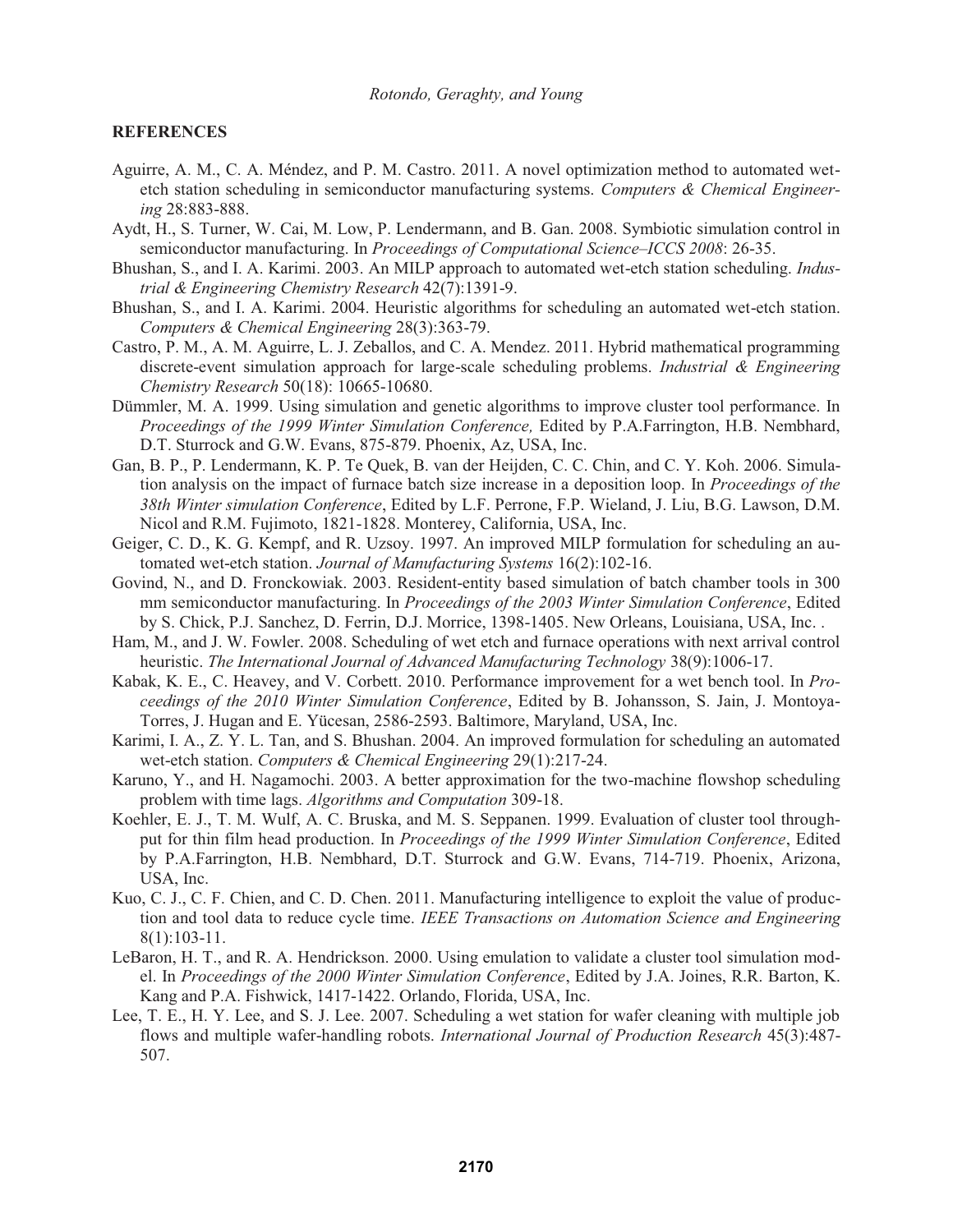- Mauer, J. L., and R. E. A. Schelasin. 1993. The simulation of integrated tool performance in semiconductor manufacturing. In *Proceedings of the 25th Winter Simulation conference*, Edited by G.W. Evans, M. Mollaghasemi, E.C. Russel, W.E. Biles, 814-818. Los Angeles, California, USA, Inc.
- Murray, S., J. Geraghty, P. Young and S. Sievwright. 2008. Time-limited next arrival heuristic for batch processing and setup reduction in a re-entrant environment. In *Proceedings of the 2008 Winter Simulation Conference,* Edited by S.J. Mason, R.R. Hill, L. Mönch, O. Rose, T. Jefferson, J.W. Fowler, 2109-2117. Miami, Florida, USA, Inc.
- Niedermayer, H., and O. Rose. 2003. A simulation-based analysis of the cycle time of cluster tools in semiconductor manufacturing. In *Proceedings of the 15th European Simulation Symposium*.
- Noack, D., B. P. Gan, P. Lendermann, and O. Rose. 2008. An optimization framework for waferfab performance enhancement. In *Proceedings of the 40th Winter Simulation Conference*, Edited by S.J. Mason, R.R. Hill, L. Mönch, O. Rose, T. Jefferson, J.W. Fowler, 2194-2200. Miami, Florida, USA, Inc.
- Quek, P. T., B. P. Gan, S. L. Tan, and C. L. Peng. 2007. Analysis of the front-end wet strip efficiency performance for productivity. In *Proceedings of International Symposium on Semiconductor Manufacturing, 2007, ISSM 2007*, 1-4.
- Scholl, W., and J. Domaschke. 2000. Implementation of modeling and simulation in semiconductor wafer fabrication with time constraints between wet etch and furnace operations. *IEEE Transactions on Semiconductor Manufacturing* 13(3):273-7.
- Starkweather, T., S. McDaniel, K. Mathias, D. Whitley, C. Whitley. 1991. A comparison of genetic sequencing operators. In *Proceedings of the 4th International Conference on Genetic Algorithms,* Edited by R.K. Belew, L.B. Booker, 69-76. San Diego, California, USA.
- Yugma, C., Dauzère-Pérès, S., Artigues, C., Derreumaux, A., Sibille, O. 2012. A batching and scheduling algorithm for the diffusion area in semiconductor manufacturing. *International Journal of Production Research* 50 (8): 2118-2132.
- Zeballos, L. J., P. M. Castro, and C. A. Méndez. 2010. A CP-based approach for scheduling of automated wet-etch stations. In *Proceedings of the 2nd International Conference on Engineering Optimisation*. Lisbon, Portugal.
- Zeballos, L. J., P. M. Castro, and C. A. Méndez. 2011. Integrated constraint programming scheduling approach for automated wet-etch stations in semiconductor manufacturing. *Industrial & Engineering Chemistry Research* 50:1705-15.

# **AUTHOR BIOGRAPHIES**

**ANNA ROTONDO** is a postdoctoral research in the School of Mechanical and Manufacturing Engineering at Dublin City University. She holds a MS degree in management engineering from Politecnico di Bari, Italy, and received her PhD in manufacturing engineering from Dublin City University, Ireland. Her research interests are in modeling, analysis and optimization of complex manufacturing systems, with particular application to semiconductor manufacturing. She collaborates with the Irish Centre for Manufacturing Research to improve the process of developing the models to address specific tactical and strategic decisions. Her e-mail address is anna.rotondo@dcu.ie.

**JOHN GERAGHTY** is a lecturer in the School of Mechanical and Manufacturing Engineering at Dublin City University, Ireland. He holds a B.Eng., a M.Eng. (by research) and a PhD in Industrial Engineering from the University of Limerick, Ireland. The focus of his research for both his M.Eng. and PhD theses was on inventory and production control strategies in manufacturing systems subject to variability in cycle time and demand distributions. He is a founding member of the Enterprise Process Research Centre at DCU. His research interests include modeling and analysis of semiconductor fabrication systems, lean manufacturing, supply-chain management and operations excellence. His e-mail address is john.geraghty@dcu.ie.